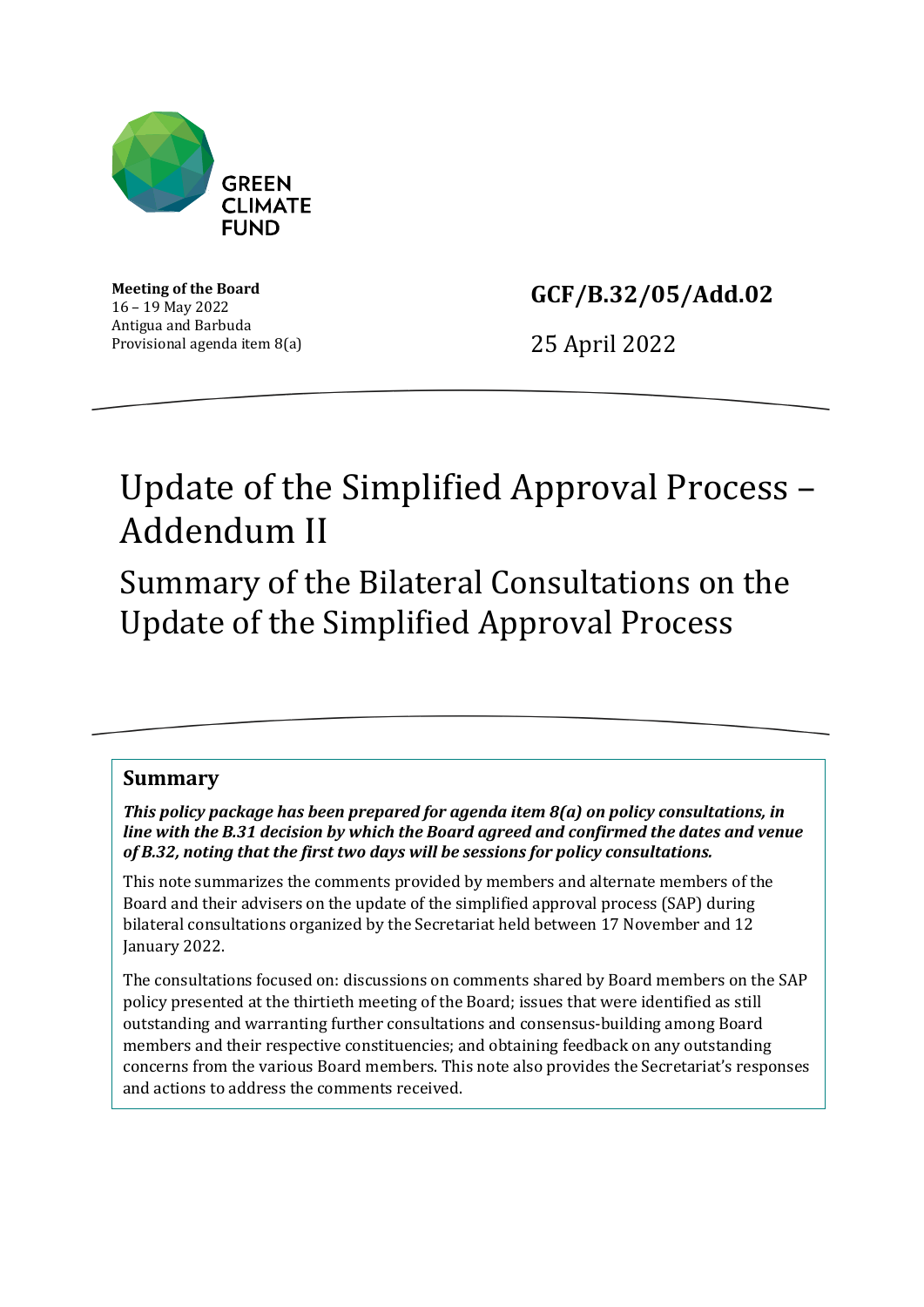

# **I. Introduction**

1. This note summarizes the comments provided by members and alternate members of the Board and their advisors on the update of the simplified approval process (SAP) during bilateral consultations organized by the Secretariat between 17 November and 12 January 2022. It also provides the Secretariat's responses and actions to address the comments received.

- 2. The consultations focused on:
- (a) Comments shared by Board members on the draft of the SAP policy presented at the thirtieth meeting of the Board (B.30);
- (b) Issues that were identified as still outstanding and warranting further consultations and consensus-building among Board members and their respective constituencies; and
- (c) Obtaining feedback on any outstanding concerns from Board members.

# **II. Recent history of Board consideration and consultations**

3. The Secretariat led multiple rounds of consultations with the Board during 2021 to aid the development of the Update of the SAP policy.

- (a) From 25 January to 5 February 2021 a general Board consultation on the draft of the B.28 version of the Simplified Approval Process policy paper<sup>[1](#page-1-0)</sup> was held, 12 Board and/or alternate Board members provided comments or requested clarifications. The comments received are available in document GCF/B.28/08/Add.01[2](#page-1-1) and the Secretariat responses are available in document GCF/B.28/08/Add.02[3.](#page-1-2)
- (b) On 9 March 2021, the Secretariat organized a technical session with the Board Members, Alternate Board Members and Advisors on the B.28 version of the Simplified Approval Process policy paper (GCF/B.28/08) in advance of the 28th meeting of the Board.
- (c) In May 2021, the Secretariat carried out 10 bilateral consultations with members and alternate members of the Board and their advisors (GCF/B.30/06/Add.02[4\)](#page-1-3) to gather views and comments for the development of the SAP policy paper that was presented at B.30.
- (d) From 19 July to 10 August 2021 a general Board consultation was held on a draft of the "Update of the Simplified Approval Process" policy paper. 11 Board Members and/or Alternate Board Members provided comments or requested clarifications. The comments and the Secretariat responses are available in document GCF/B.30/06/Add.01[5](#page-1-4).
- (e) On the 23 September 2021, the Secretariat held another technical session with the Board Members, Alternate Board Members and Advisors, on the "Update of the Simplified Approval Process" policy paper (GCF/B.30/06), in advance of the 30th meeting of the Board.

<span id="page-1-0"></span><sup>&</sup>lt;sup>1</sup> The draft sent to the Board for consultation was titled to "Further Development of the SAP". The title of the policy was later changed to "Update of the SAP" following this first round of consultations.<br>
<sup>2</sup> [gcf-b28-08-add01.pdf \(greenclimate.fund\)](https://www.greenclimate.fund/sites/default/files/document/gcf-b28-08-add01.pdf)<br>
<sup>3</sup> gcf-b28-08-add02.pdf (greenclimate.fund)

<span id="page-1-1"></span>

<span id="page-1-2"></span>

<span id="page-1-3"></span> $4 \text{ gcf-b30-06-add02.pdf}$  (greenclimate.fund)<br> $5 \text{ gcf-b30-06-add01.pdf}$  (greenclimate.fund)

<span id="page-1-4"></span>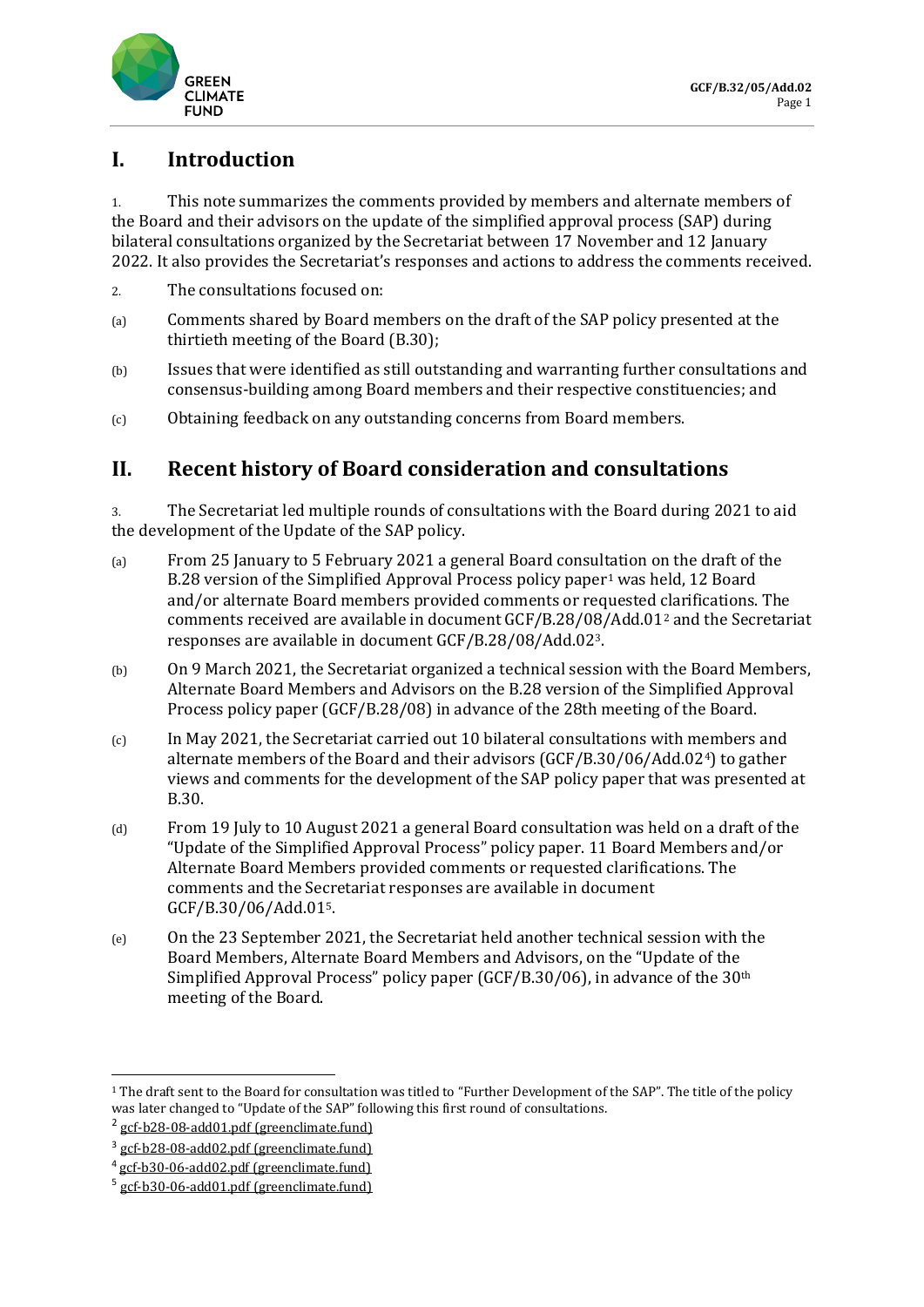

4. Following the consultations summarized in paragraph 3, the "Update of the Simplified Approval Process" action item was presented to the Board at B.30 (October 2021). The item was opened and discussed by the Board and, while no decision was taken on its approval, the Board members shared views and comments that were captured by the Secretariat and considered for the revision of the paper (GCF/B.32/05).

5. Following the publication of the document for B.30 (13 September 2021), a Board member shared written comments on a draft version of the Update of the Simplified Approval Process document that reached the Secretariat on 13 September 2021. An updated position paper was then shared on the 23rd September, taking into account the published version of the policy. Those comments were considered during the post-B.30 revision of the Update of the Simplified Approval Process. In addition, between 17 November 2021 and 12 January 2022, the Secretariat carried out consultations with the following members and alternate members of the Board and their advisors: Nadia Spencer-Henry, Jos Wheatley, Ren Yan, Jeremiah Sokan, H.E. Teuea Toatu, and the advisors for the members and alternate members of the African Board constituency when the members were unavailable.

6. Prior to B.32, the Update of the SAP was released for a third round of Board consultations from the  $5<sup>th</sup>$  to  $12<sup>th</sup>$  April 2022. The comments received and the Secretariat responses can be found in document GCF/B.32/05/Add.03. The Secretariat also held a technical session on the Update of the SAP with Board Members, Alternate Members and advisors on 11th April.

# **III. Comments from members of the Board on the simplified approval process and the Secretariat's responses**

7. This section is a summary of the feedback provided by Board members during the bilateral consultations held between 17 November 2021 and 12 January 2022 and the Secretariat's responses and follow-up actions in response to those comments. The Secretariat began each consultation with an overview of the discussions and comments received so far and focused questions on a number of key areas for discussion, while also allowing members and alternate members of the Board and their advisors the opportunity to comment openly on the policy.

8. The comments are classified by subject rather than by each consultation session with a view to providing the Co-Chairs and Board members with a clear summary of the overall discussions that took place during the consultations.

# *Feedback received on a mechanism for SAP proposals to be approved as decisions between Board meetings on a no-objection basis and other approval matters*

## Feedback collected during consultations

- The majority of members of the Board expressed support for the approval mechanism for SAP proposals to be expanded to include decisions between Board meetings (BBM) on a no-objection basis.
- An advisor noted their Board Seat's opposition to the approval of SAP proposals in between meetings and expressed views that the proposed approval of SAP proposals between Board meetings was incompatible with the Rules of Procedure (ROP) of the Board. They further noted that the approval of BBM for SAP would require a change to the ROP, which would need full Board consensus.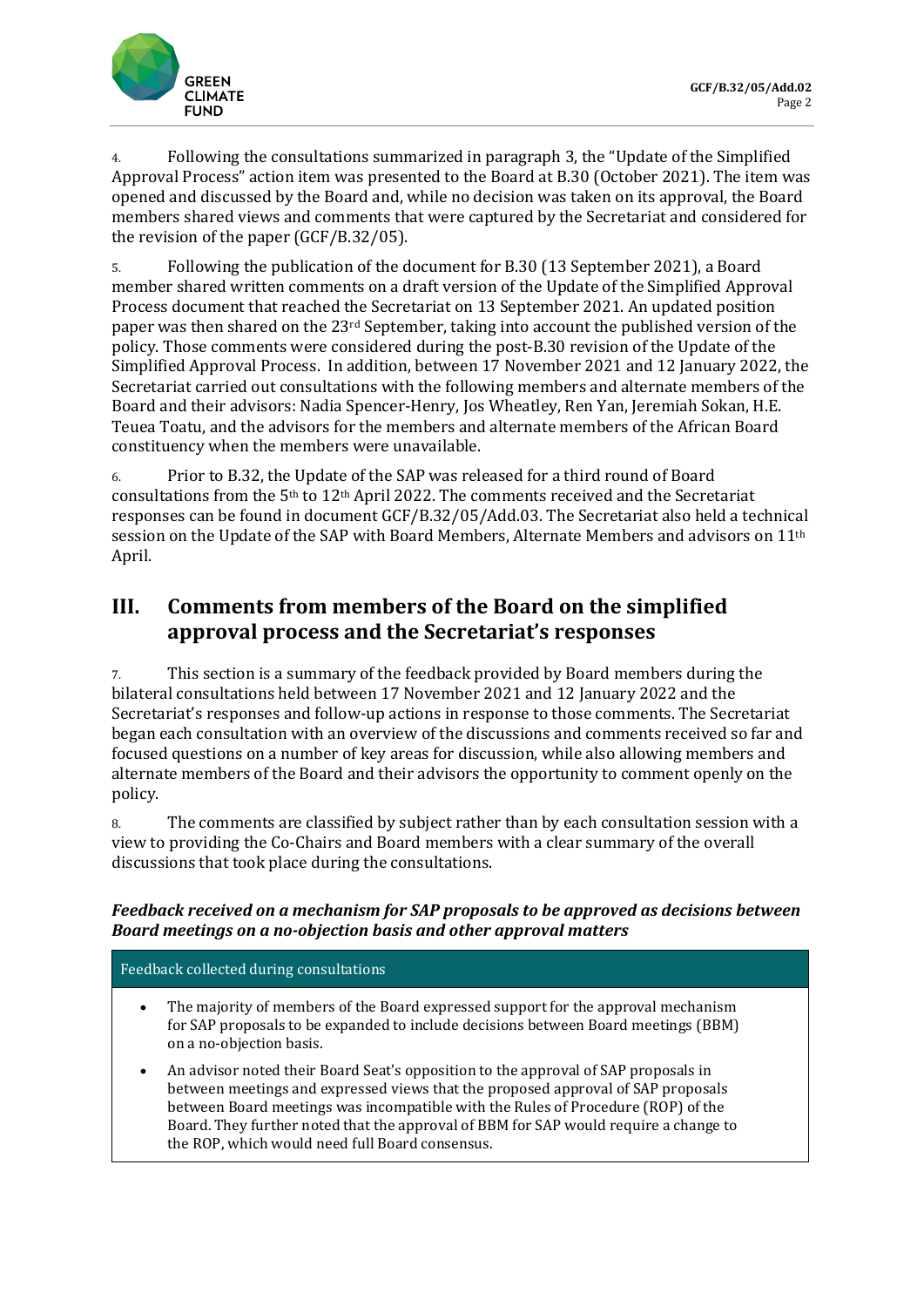

#### Feedback collected during consultations

- Another Board member noted that decision B.18/06 expressly called the BBM decision and further noted that it was correct that the Board should pursue the evolution of the approval modality.
- Another Board Member had questions regarding the procedure when an objection to a project is made when approving projects in between Board meetings. The Board Member also made a proposal to have a small oversight group for the approval of projects between Board Meetings, to help reach consensus on the matter.

#### Responses from the Secretariat

The Secretariat notes the comments received on the BBM mechanism and the concerns highlighted in relation to the approval of SAP proposals between Board meetings and the ROP. The Secretariat believes that the BBM proposal described in GCF/B.30/06 is generally aligned with the ROP and recalled decision B.18/06 in which the Secretariat was given the mandate by the Board to develop a proposal for the approval of funding proposal between meetings of the Board.

The Secretariat explained that in the proposed policy document if Board members submit objections, requests for changes, or requests for conditions related to a SAP funding proposal, the Co-Chairs will attempt to facilitate discussions on such objections, requests for changes or conditions in an open and inclusive manner. The Co-Chairs may facilitate technical sessions/discussions among Board and alternate members on such submissions, keeping in mind the no-objection nature of the process; and if, at the end of the 21-day review period, no Board members have an outstanding written objection or request for a change or condition, the funding proposal will be approved. If, at the end of the 21-day review period, there is an outstanding written objection or request for a condition, the decision on the SAP proposed would, consistent with paragraph 43 of the Rules of Procedure, "be considered by the Board at the following meeting."

## *Feedback on expanding the environmental and social safeguards risk categorization to include projects with limited risks and impacts*

Feedback collected during consultations

- Some Board members express their support to expanding the risk category to B. One Board member noted the expanding the risk category to B is particularly important to the SIDS, LDCs and African states, noting the importance of funding key adaptation activities in an urgent manner.
- Other Board members were not supportive of expanding the risk category, noting the risk/reward trade-offs of doing so.
- One Board members called for the Secretariat to produce a list of activities for the SAP, as was present in the B.18/06 decision.
- Another Board member noted that the discussion on increasing the risk categorization did not have a majority during the B.30 discussions. They also noted that it the expansion of the environmental and social risks that a SAP proposal can undertake a trade-off for the increase in GCF financing.

*Responses from the Secretariat* 

The Secretariat notes that there are opposing views regarding the expansion of the environmental and social risks and acknowledges this in the B.XX policy version by maintaining both options on the policy for the Board to deliberate.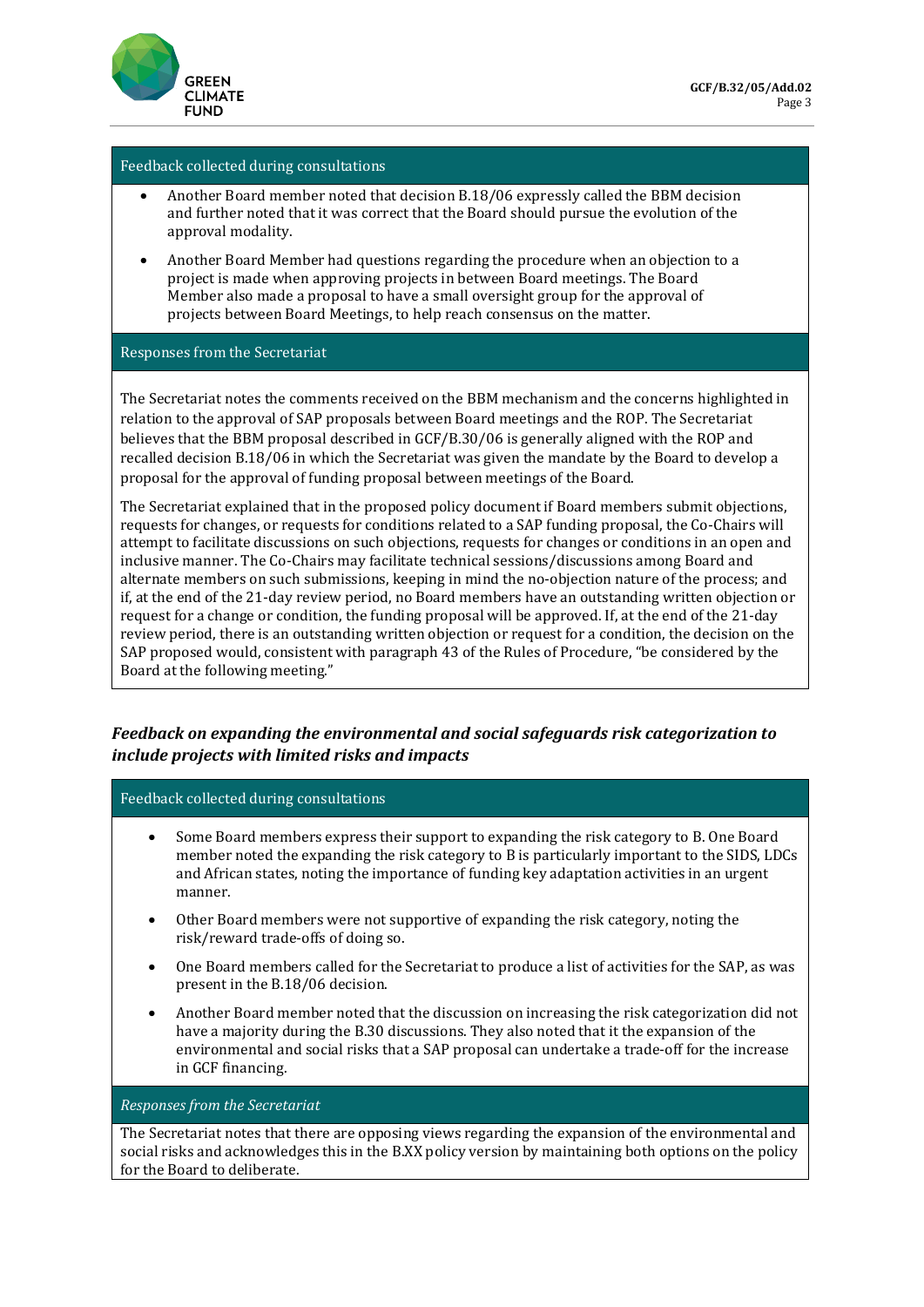

Regarding the request to produce a list of activities for the SAP, similar to decision B.18/06, the Secretariat notes that the list of activities in B.18/06 is consistent with the GCF's Environmental and Social Policy. Therefore, an inclusion of a list in the policy would be a repetition of information from the Environmental and Social Policy.

# *Feedback on expanding GCF financing for SAP projects over the current USD 10 million limit to either USD 20 million, USD 25 million, USD 50 million or USD 50 million if some conditions are meet*

Feedback collected during consultations

- There is general support to increase the eligible amount of GCF funding for a SAP project above the current USD 10 million amount.
- One Board member suggested there is general agreement among the constituencies to land an increase of GCF funding to USD 25 million.
- One Board member noted that decision B.18/06 applies SAP to small-scale activities and given the Board has decided<sup>[6](#page-4-0)</sup> that small scale applies to projects/programmes under USD 50 million, the SAP mandate falls into the USD 50 million category.
- Another Board member noted that increasing the GCF finance beyond USD 20 million would throw off the risk-benefit balance.

#### Responses from the Secretariat

The Secretariat notes the support from Board members on the expansion of GCF finance from the current limit of USD 10 million. The update of the SAP policy will provide an analysis of the different funding scenarios, including the USD 25 million scenarios, and the impact this could have on the GCF portfolio. It informed that the update of the SAP will maintain a series of options on the increase in GCF funding for the Board to decide upon including and additional option for an amount of USD 25 million.

## *Feedback on the need for simplification of the SAP documentation and fast tracking*

Feedback collected during consultations

- Many Board members commented on simplification measures presented at the B.30 policy paper asking for further detail on the templates, the assessment process and the interaction of the AE with the Secretariat and ITAP.
- Board Members also asked for further clarifications on the concept of fast tracking.
- Some Board members expressed the need to change the SAP concept note from mandatory to voluntary.
- One Board member expressed their concerns regarding the proposed simplification measures regarding the FAA conditions and the lack of understanding on the indicators measuring postapproval timing and process.

<span id="page-4-0"></span><sup>6</sup> Decision B.08/02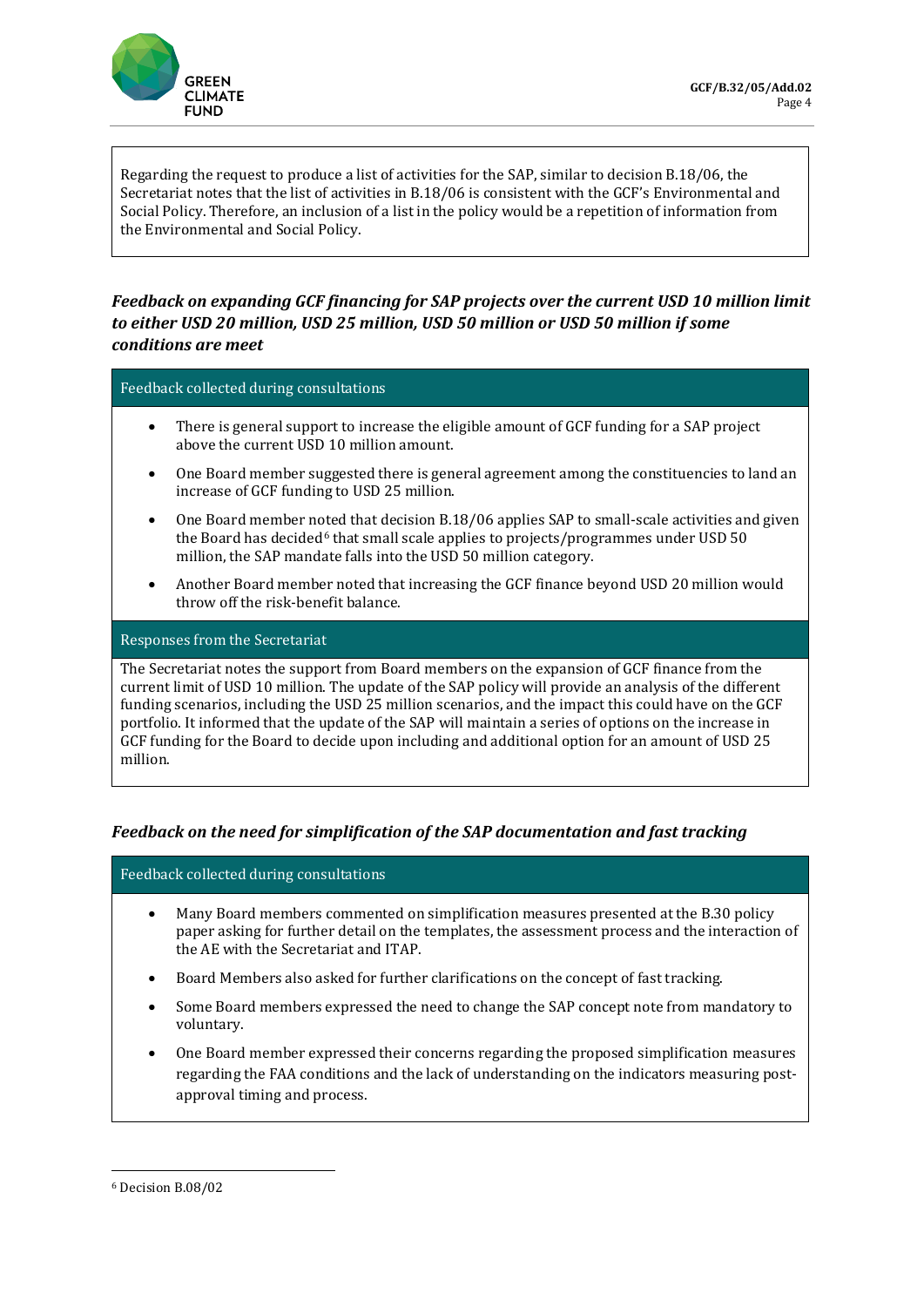

### Responses from the Secretariat

The Secretariat explained the steps that it is taking and will take to simplify the SAP, for example: the further simplification of the SAP concept note and annexes templates (within the boundaries of the policies adopted by the Board); a review tool defining the appraisal standards to ensure consistency of reviews and transparency of how SAP reviews are performed; the development of SAP guided templates to fast-track preparation of projects that are in demand for SAP-sized interventions or that are scaling-up/replicate successful projects from other climate funds.

The Secretariat confirmed that as in the B.30 version of the SAP policy, the proposal of making the concept note an optional step will be retained in the policy paper and that consideration will be given to the additional actions that can increase the efficiency of the post-approval stage of SAP project and programmes.

## *Other general feedback*

#### Feedback collected during consultations

- Board members re-iterated the need to have a clear mapping on the steps of the SAP and PAP cycles. The Board members asked the Secretariat to include the mapping in the policy.
- Board members also raised the need to change the proposed SAP capacity building program to be part of the readiness program, rather than a stand alone initiative. Others however didn't want it removed from the policy but agree on the link to readiness.
- One member raised the need to include SAP related Key Performance Indicators (KPIs) in the policy as a way of incentivizing the Secretariat and independent TAP to prioritize and promote the reviews and processing of SAPs.
- Board members also raised the establishment of a principle for the presumptive existence of climate rationale for SAP adaptation projects.
- Board members noted that some of the key points of the IEU evaluation of the SAP have not been added in the current policy, such us the dedicated SAP investment framework.

#### Responses from the Secretariat

Regarding the clear mapping of the steps comparing the SAP and PAP, the Secretariat is planning to include an addendum to the policy that provides a comparative outline of the Proposal Approval Process, the current SAP Pilot and the upcoming Update of the SAP, by each stage of the project cycle as approved by the Board in decision B.17/09.

In relation to the SAP KPIs, the Secretariat noted that KPIs are submitted to the Board annually and are developed considering the capacity of all units that are involved in the SAP reviews. The Secretariat observed that it may be prudent to continue to consider new SAP KPIs in the context of the Secretariat's work programme where they can be adjusted annually to take into account prevailing Fund wide priorities and available resources.

In reference to the investment criteria, the Secretariat noted that the IEU directed this recommendation to the Board and that indeed the Secretariat would need a mandate from the Board to develop a SAP-specific investment framework. In addition, as noted by the Secretariat in its management response to the IEU assessment of the SAP (GCF/B.30/07/Add.01), the degree to which a